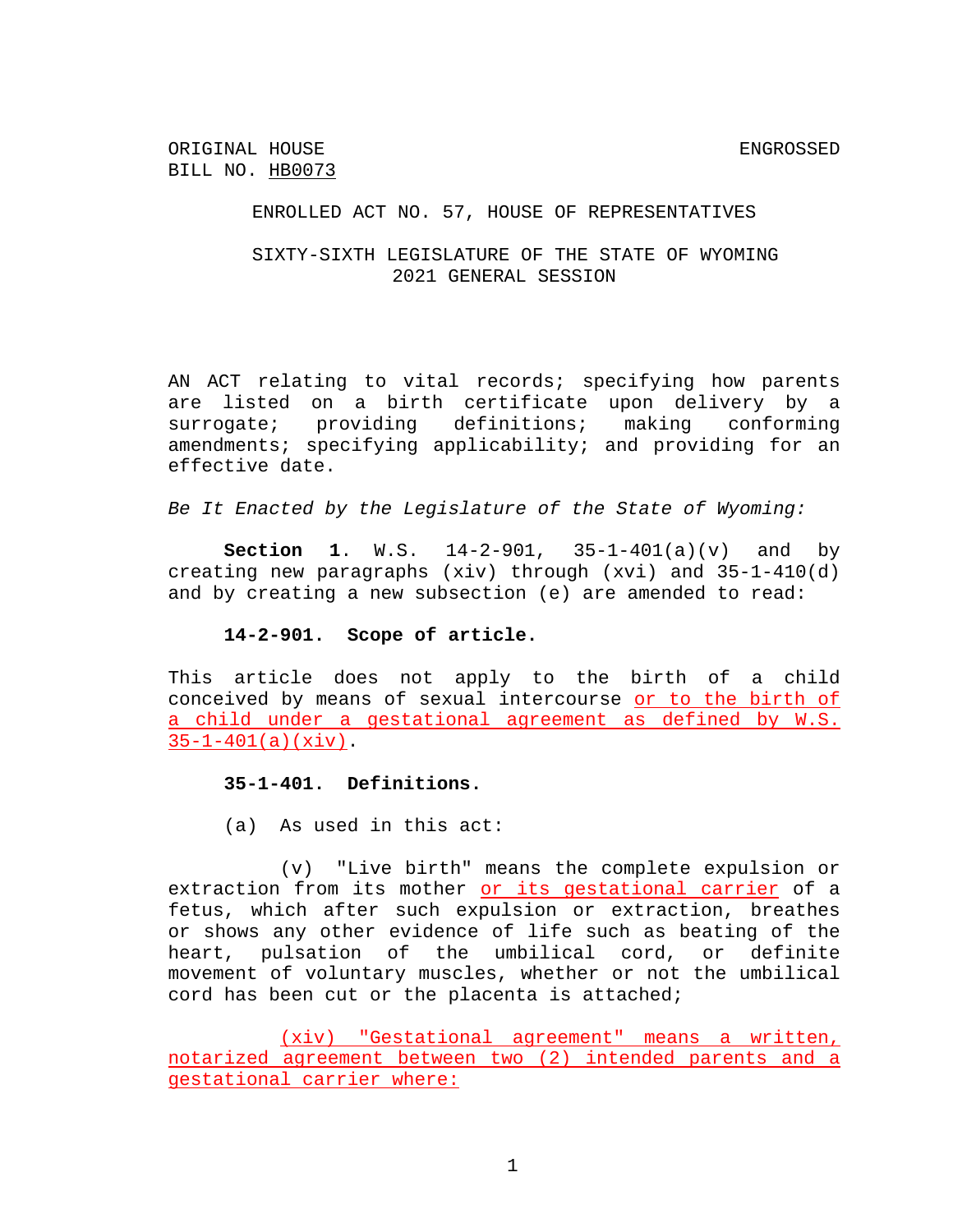ORIGINAL HOUSE ENGROSSED BILL NO. HB0073

ENROLLED ACT NO. 57, HOUSE OF REPRESENTATIVES

SIXTY-SIXTH LEGISLATURE OF THE STATE OF WYOMING 2021 GENERAL SESSION

(A) The gestational carrier agrees to pregnancy by means of assisted reproduction;

(B) The gestational carrier, and her spouse if she is married, agree to relinquish all rights and duties as the parent of any child that is delivered from the gestational carrier;

(C) The agreement specifies that the intended parents shall become the parents of the child;

(D) All parties to the agreement are twenty-one (21) years of age or older;

(E) The intended parents have been residents of the state of Wyoming for not less than one (1) year immediately preceding the date of the gestational agreement;

(F) The agreement is filed with the state registrar of vital records. Any agreement filed under this subparagraph shall be sealed and placed in a special file and may be opened only upon order of a court of competent jurisdiction or as otherwise provided by law;

(G) Compensation is limited to expenses related to prenatal care, delivery of the child and any other costs including the cost of lost opportunity that are directly connected to the pregnancy.

(xv) "Gestational carrier" means a woman twenty-one (21) years of age or older who gives birth to a child under a gestational agreement;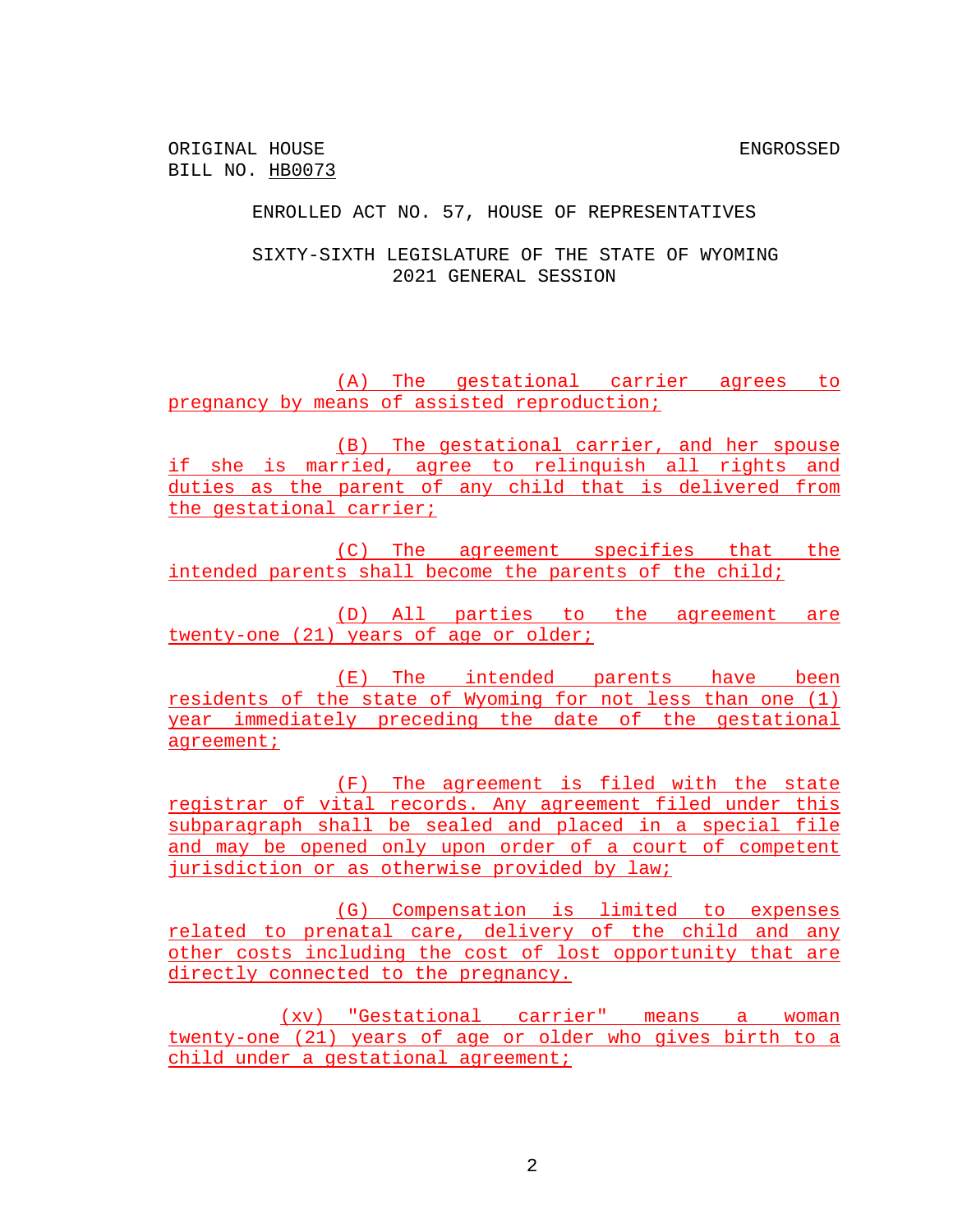ORIGINAL HOUSE ENGROSSED BILL NO. HB0073

### ENROLLED ACT NO. 57, HOUSE OF REPRESENTATIVES

# SIXTY-SIXTH LEGISLATURE OF THE STATE OF WYOMING 2021 GENERAL SESSION

(xvi) "Intended parents" means two (2) persons who enter into a gestational agreement with a gestational carrier for the birth of a child for which the two (2) persons shall assume paternity or maternity.

### **35-1-410. Birth registration.**

(d) For purposes of birth registration, unless a court of competent jurisdiction orders otherwise at any time or except as provided in subsection (e) of this section, the woman who gives birth to the child shall be deemed the mother.

(e) Upon the birth of a child under a gestational agreement, the intended parents of the child born under the gestational agreement shall be deemed to be the mother and father of the child, including for purposes of birth registration and the birth certificate, upon satisfying the following conditions:

(i) Submission of a complete application by the intended parents as the state office of vital records services prescribes; and

(ii) Verification by the state office of vital records services that the gestational agreement complies with the requirements of W.S.  $35-1-401(a)(xiv)$ .

# **Section 2**.

(a) This act is not intended to alter the rights and legal status of any person or unborn child not specifically addressed by the provisions of this act.